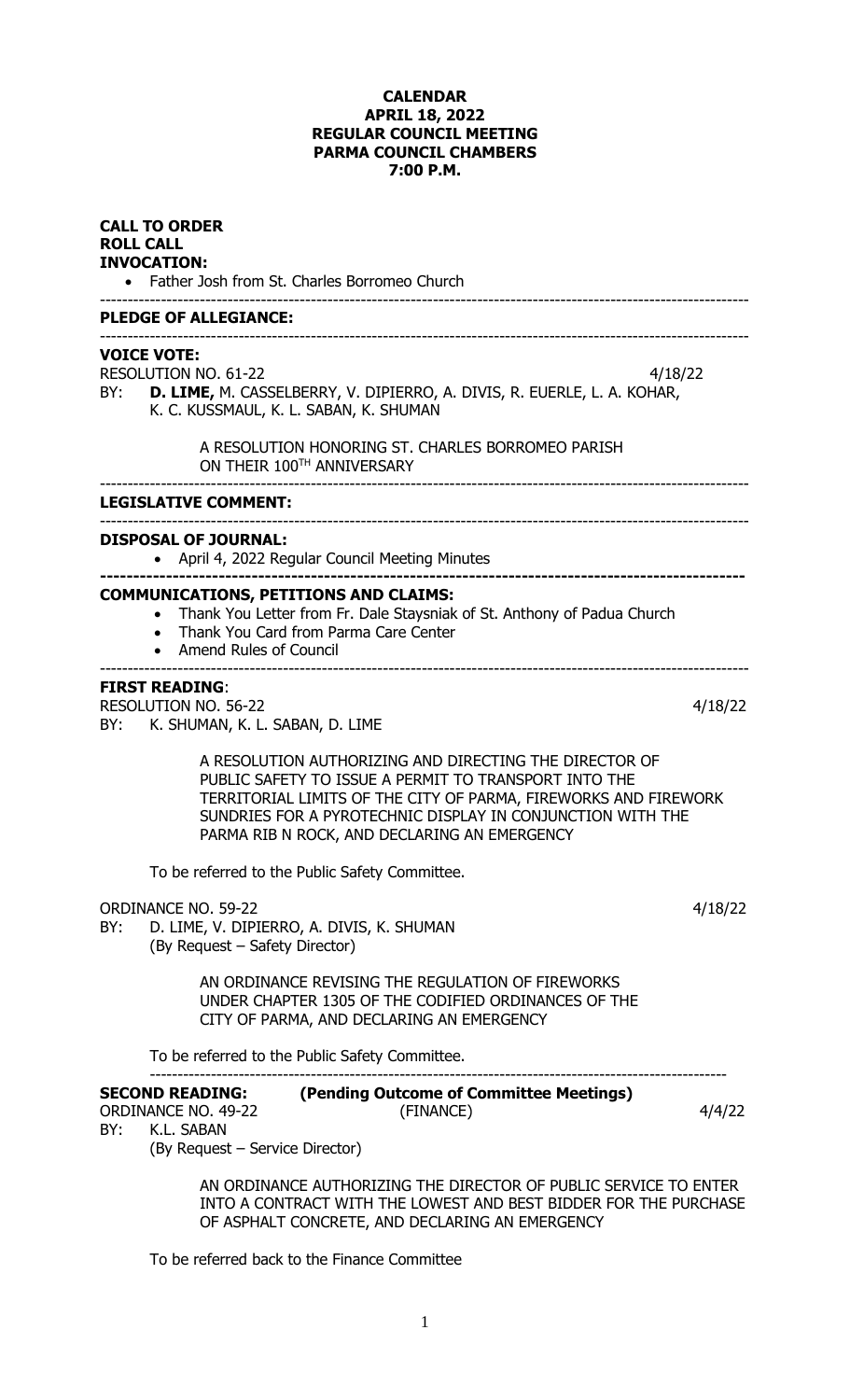BY: K.L. SABAN

(By Request – Service Director)

AN ORDINANCE AUTHORIZING THE DIRECTOR OF PUBLIC SERVICE TO ENTER INTO A CONTRACT WITH THE LOWEST AND BEST BIDDER FOR THE PURCHASE OF CONCRETE, AND DECLARING AN EMERGENCY

To be referred back to the Finance Committee

ORDINANCE NO. 51-22 (FINANCE) (FINANCE) 4/4/22

BY: K.L. SABAN

(By Request – Service Director)

AN ORDINANCE AUTHORIZING THE DIRECTOR OF PUBLIC SERVICE TO ENTER INTO A CONTRACT WITH THE LOWEST AND BEST BIDDER FOR THE 2022 PAVEMENT MAINTENANCE PROGRAM, AND DECLARING AN EMERGENCY

To be referred back to the Finance Committee

ORDINANCE NO. 52-22 (FINANCE) (FINANCE) 4/4/22 BY: K.L. SABAN

(By Request – Service Director)

AN ORDINANCE AUTHORIZING THE DIRECTOR OF PUBLIC SERVICE TO ENTER INTO A CONTRACT WITH THE LOWEST AND BEST BIDDER FOR THE PURCHASE OF TACK COAT AND PRIME COAT, AND DECLARING AN EMERGENCY

To be referred back to the Finance Committee

ORDINANCE NO. 53-22 (FINANCE) 4/4/22

BY: D. LIME

(BY Request – Safety Director)

AN ORDINANCE AUTHORIZING THE MAYOR AND THE DIRECTOR OF PUBLIC SAFETY TO ENTER INTO A CONTRACT WITH THE LOWEST AND BEST BIDDER FOR PAVEMENT MARKINGS, AND DECLARING AN EMERGENCY

To be referred back to the Finance Committee

| ORDINANCE NO. 54-22          | (PUBLIC SERVICE) | 4/4/22 |
|------------------------------|------------------|--------|
| BY: A. DIVIS                 |                  |        |
| (By Request – City Engineer) |                  |        |

AN ORDINANCE AUTHORIZING THE MAYOR TO GRANT A TEMPORARY EASEMENT FOR THE REAL ESTATE OWNED BY THE CITY OF PARMA AT THE SOUTHEAST CORNER OF ROYALVIEW DRIVE AND PECAN DRIVE (PERMANENT PARCEL NO. 455-15-009), TO THE NORTHEAST OHIO REGIONAL SEWER DISTRICT (NEORSD) FOR STAGING PURPOSES FOR THE PECAN DRIVE STREAM BANK STABILIZATION PROJECT IN THE CITY OF PARMA, AND DECLARING AN **EMERGENCY** 

To be referred back to the Public Service Committee

| <b>THIRD READING:</b>                                     | (Pending Outcome of Committee Meetings) |          |  |  |  |
|-----------------------------------------------------------|-----------------------------------------|----------|--|--|--|
| ORDINANCE NO. 154-21                                      | (PLANNING)                              | 11/08/21 |  |  |  |
| V. DIPIFRRO<br>BY:                                        |                                         |          |  |  |  |
| (By Request – Building Commissioner)                      |                                         |          |  |  |  |
| AN ORDINANCE TO REGULATE THE LOCATION AND MAINTENANCE OF, |                                         |          |  |  |  |

AS WELL AS SETTING A FEE FOR, PORTABLE TOILETS IN THE CITY OF PARMA, AND DECLARING AN EMERGENCY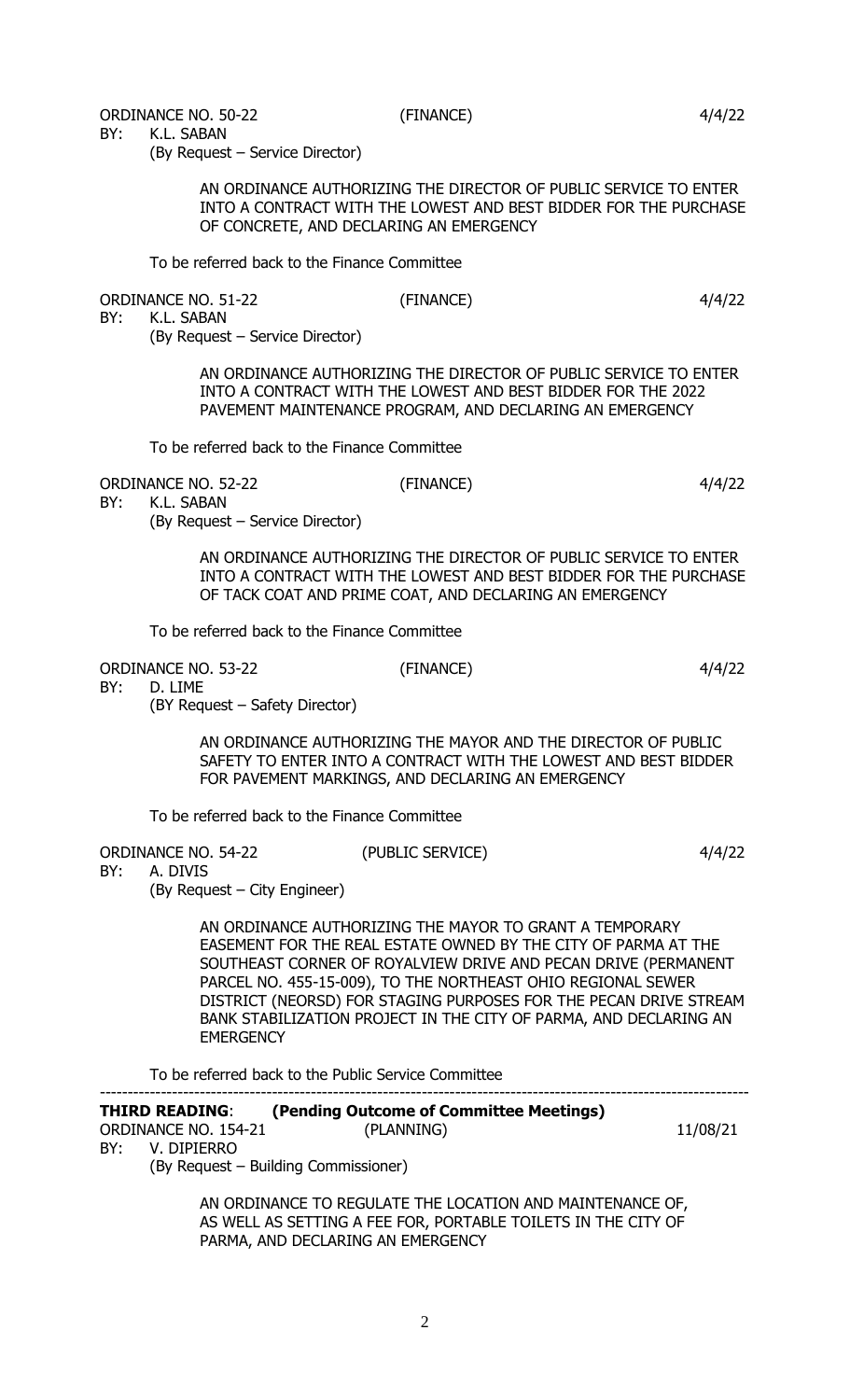ORDINANCE NO. 10-22 (PLANNING) 2/7/22

BY: D. LIME

(By Request – Building Commissioner)

AN ORDINANCE TO AMEND CHAPTER 1121 AND SECTION 1173.03 (F) (2) OF THE PARMA ZONING CODE RELATIVE TO CAR WASH USES IN THE CITY OF PARMA, AND DECLARING AN EMERGENCY

ORDINANCE NO. 37-22 (PLANNING) 3/21/22

BY: D. LIME

(By Request – Community Services/Economic Development Director)

AN ORDINANCE AUTHORIZING THE MAYOR TO TRANSFER, BY QUIT CLAIM DEED, THE CITY-OWNED VACANT LAND LOCATED AT 5714 HAVERHILL AVENUE (PERMANENT PARCEL NUMBER 448-08-059) TO THE PARMA COMMUNITY IMPROVEMENT CORPORATION (PCIC), AND DECLARING AN EMERGENCY

ORDINANCE NO. 39-22 (PLANNING) 3/21/22

BY: D. LIME

(By Request – Community Services/Economic Development Director)

AN ORDINANCE AUTHORIZING THE MAYOR TO TRANSFER, BY QUIT CLAIM DEED, THE VACANT LAND OWNED BY THE CITY OF PARMA LAND REUTILIZATION PROGRAM, LOCATED AT 5710 HAVERHILL AVENUE (PERMANENT PARCEL NUMBER 448-08-060), TO THE PARMA COMMUNITY IMPROVEMENT CORPORATION (PCIC), AND DECLARING AN EMERGENCY

ORDINANCE NO. 44-22 (FINANCE) 3/21/22

BY: D. LIME

(By Request – Recreation Director)

AN ORDINANCE TO AMEND A PORTION OF SUBSECTION (b) "RECREATION DEPARTMENT" OF SECTION 185.05 "FEES OF THE DIRECTOR OF PUBLIC SERVICE", SECTION (b) "RECREATION DEPARTMENT" RELATIVE TO TENNIS FEES, OF THE CODIFIED ORDINANCES OF THE CITY OF PARMA, AND DECLARING AN EMERGENCY

ORDINANCE NO. 45-22 (FINANCE) 3/21/22

BY: D. LIME

(By Request – Recreation Director)

AN ORDINANCE TO AMEND A PORTION OF EXHIBIT "A" OF ORDINANCE NO. 423-06 TO AMEND THE PAY RANGE FOR THE PART-TIME POSTIONS OF TENNIS DIRECTOR AND TENNIS INSTRUCTOR, AND DECLARING AN **EMERGENCY** 

-----------------------------------------------------------------------------------------------------------

**SUSPENSION OF THE RULES:**

ORDINANCE NO. 57-22 4/18/22

BY: R. EUERLE

(By Request – Service Director)

AN ORDINANCE AUTHORIZING THE DIRECTOR OF PUBLIC SERVICE TO ENTER INTO AN AGREEMENT WITH THE NORTHEAST OHIO REGIONAL SEWER DISTRICT (NEORSD) THROUGH THE COMMUNITY COST-SHARE PROGRAM (CCS) FOR THE WEST CREEK RESTORATION PROJECT AT 7278 THORNCLIFFE BOULEVARD IN THE CITY OF PARMA, AND DECLARING AN EMERGENCY